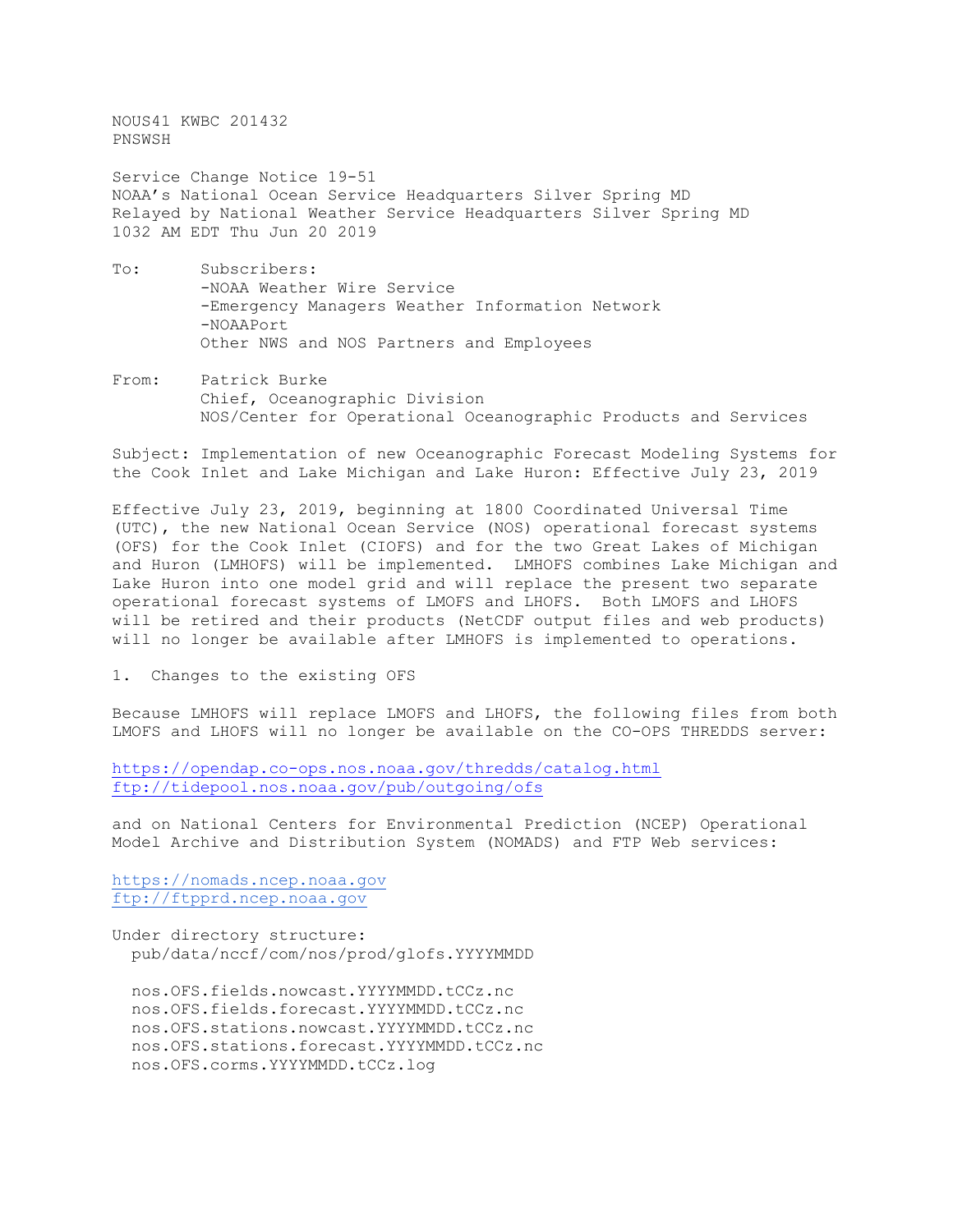Where YYYY, MM, DD is year, month, day, CC is cycle (00,06,12,18) and OFS is lmofs or lhofs.

- With this implementation, the NetCDF 4 replaces NetCDF 3 for Regional Ocean Modeling System (ROMS)-based models of CBOFS, DBOFS, TBOFS, GOMOFS and CIOFS. But the contents (variables) in the NetCDF output files keep same for the existing OFS except LEOFS. There are very small differences in the NetCDF outputs generated.

- The additional variables below of turbulent parameters and vertical velocities are included in LEOFS three-dimensional (3-D) field output files for both nowcast and forecast runs. Those variables are required by the operational Lake Erie three-dimensional Harmful Algal Blooms (HAB) Tracker:

```
 nos.leofs.fields.nHHH.YYYYMMDD.tCCz.nc
   Where HHH is 001,002,006
 nos.leofs.fields.fHHH.YYYYMMDD.tCCz.nc
   Where HHH is 001, 002, 003,...120
```
Variables:

|              |  | omega - Vertical Sigma Coordinate Velocity                 |
|--------------|--|------------------------------------------------------------|
|              |  | ww - Upward Water Velocity                                 |
|              |  | viscofm - Horizontal Turbulent Eddy Viscosity For Momentum |
|              |  | viscofh - Horizontal Turbulent Eddy Viscosity For Scalars  |
| km           |  | - Turbulent Eddy Viscosity For Momentum                    |
| kh           |  | - Turbulent Eddy Viscosity For Scalars                     |
| kq           |  | - Turbulent Eddy Viscosity For Q2/Q2L                      |
| q2           |  | - Turbulent Kinetic Energy                                 |
| q21          |  | - Turbulent Kinetic Energy X Turbulent Macroscale          |
| $\mathbf{1}$ |  | - Turbulent Macroscale                                     |
|              |  |                                                            |

- The following models will experience changes of product delivery time:

```
creofs - up to 20 minutes earlier availability
gomofs - up to 34 minutes earlier availability
leofs - up to 17 minutes earlier availability
negofs - up to 12 minutes earlier availability
ngofs - up to 13 minutes earlier availability
nwgofs - up to 8 minutes earlier availability
sbofs - up to 8 minutes earlier availability
```
2. New Cook Inlet Operational Forecast System (CIOFS)

Cook Inlet is a 180-mile long water body. It incorporates almost every coastal use in Alaska: recreation, commercial fishing, sport fishing, subsistence, tourism, oil and gas, mining, shipping, conservation, search and rescue, and scientific research. The wide variety of users in the inlet results in a wide variety of needs to understand and operate safely in its waters and along its coastline. Cook Inlet oceanography is complex. Thirty feet tide ranges, mudflats, sea ice and large glacial rivers all contribute to complicated circulation patterns that change hourly, daily and seasonally. Major external factors such as the Aleutian Low pressure system, the Alaska Coastal Current, and the freshwater inflow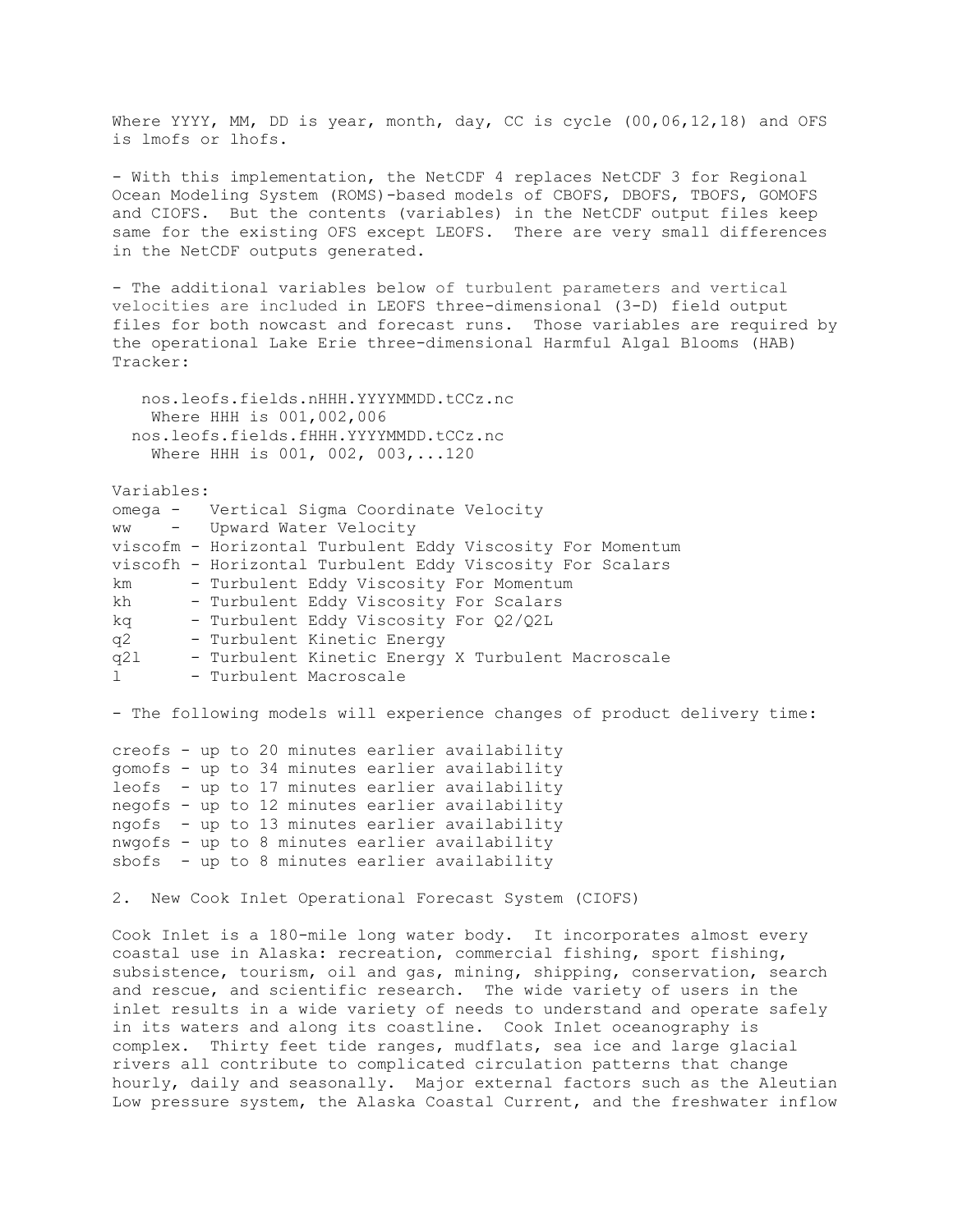affect both the physical characteristics of the Inlet and the biota that live there. The challenge of understanding such an intricate and dynamic system has attracted scientists from around the country.

As its core ocean prediction model, the Cook Inlet Operational Forecast System (CIOFS) uses the ROMS developed by the coastal ocean modeling community and supported by Rutgers University. ROMS is a free-surface, terrain-following, primitive equations ocean model widely used by the scientific and operational community for a diverse range of applications. CIOFS operates within the National Ocean Service (NOS) Coastal Ocean Modeling Framework (COMF) and has four daily nowcast and forecast cycles at 00, 06, 12 and 18 UTC. CIOFS will provide users with nowcasts (analyses of near present) and forecast guidance of the three-dimensional physical conditions of the Cook Inlet, including surface water levels and 3-D water currents, water temperature, and salinity out to 48 hours.

The CIOFS uses orthogonal grid with horizontal dimension of 1132 x 777. Its horizontal resolution ranges from 10m within the upper bay/estuaries and navigational channels to 3.5km near offshore waters. The vertical grid follows the terrain and consists of 30 sigma levels. The bathymetry of the Cook Inlet model grids is populated from the best available data, which include NOS sounding data, National Geophysical Data Center and National Geodetic Survey shoreline data, U.S. Geological Survey (USGS) topography gridded product. Digital Elevation Map (DEM) was used for wetting/drying process. The surface meteorological forcing used to run CIOFS is based on forecast guidance from the NWS North American Mesoscale (NAM) weather prediction model (for both nowcast and forecast). Forecast guidance from the NCEP Global Forecast System (GFS) are used as a backup forcing if forecast guidance from the NAM is not available.

CIOFS relies on NCEP's Global Real-Time Ocean Forecast System (G-RTOFS) to provide open boundary temperature, salinity. The NWS Extra-Tropical Storm Surge (ETSS) provides sub-tidal water level boundary conditions. The community-based ADvanced CIRCulation (ADCIRC) 2003 Tidal Database is used to generate CIOFS tidal forcing. Additionally, near real-time observations from USGS river gauges are used to specify river discharge, river temperature and salinity at seven major rivers (Knik River, Susitna River, Matanuska, Kenai River, Sixmile Creek, Matanuska, Terror River) in the Cook Inlet.

3. New Lake Michigan and Huron Operational Forecast System (LMHOFS)

LMHOFS will provide users with nowcasts (analyses of near present) and forecast guidance of the three-dimensional physical conditions of the Lake Michigan and Huron including surface water levels and 3-D water currents, and water temperature out to 120 hours.

As its core ocean prediction model, LMHOFS uses the Finite Volume Community Ocean Model (FVCOM) developed jointly by the University of Massachusetts, Dartmouth and the Woods Hole Oceanographic Institution. FVCOM is a prognostic, unstructured-grid, finite-volume, free-surface, 3-D primitive equation coastal ocean circulation model with a horizontal grid comprised of unstructured triangular cells and the irregular bottom is presented using generalized terrain-following coordinates. FVCOM is one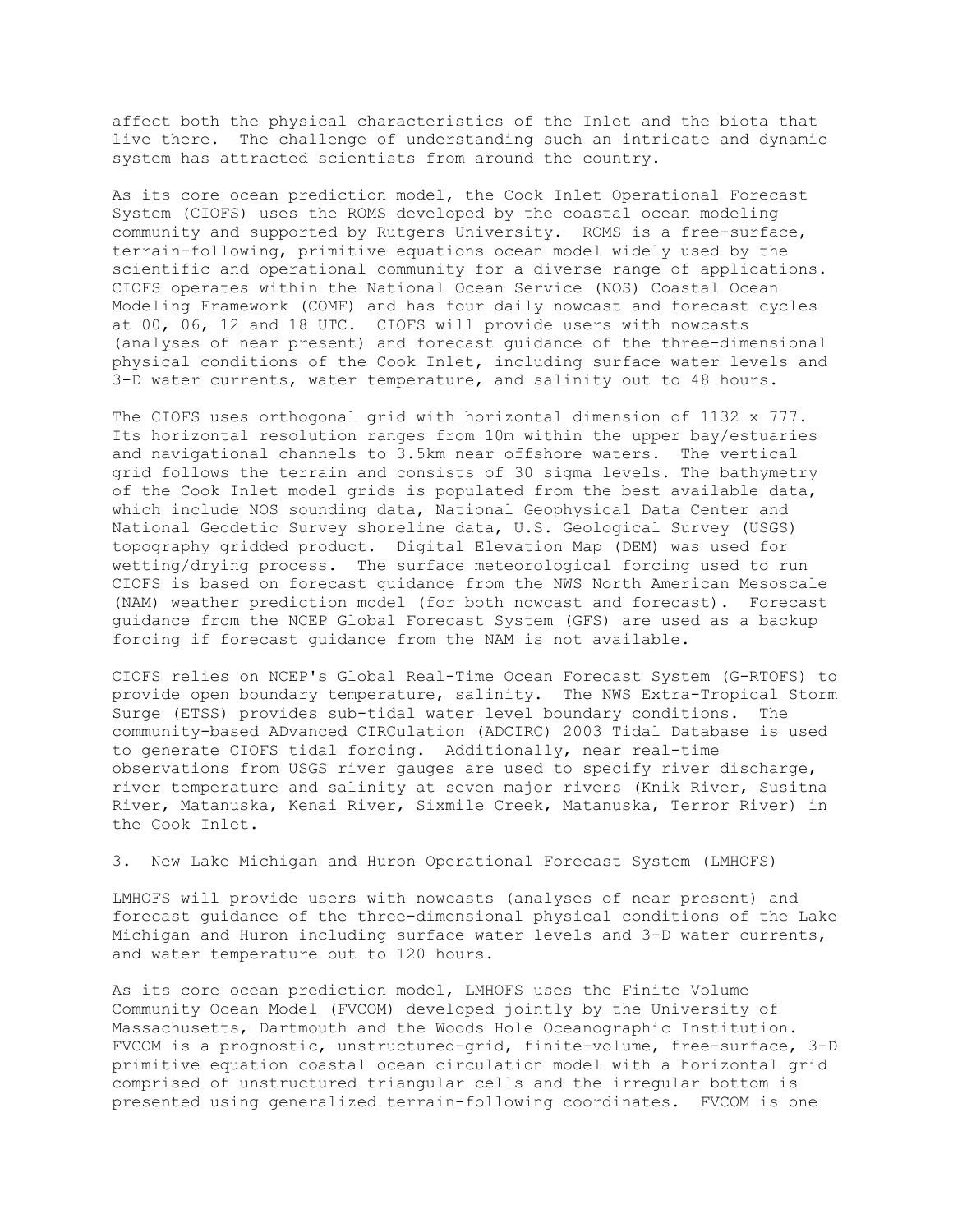of the NOS selected community ocean models for NOS hydrodynamic forecast systems. LMHOFS operates within the NOS Coastal Ocean Modeling Framework (COMF) and has four daily nowcast and forecast cycles at 00, 06, 12, and 18 UTC.

LMHOFS' bathymetry has a minimum depth of 0.5m and maximum depth of 271.4m. The unstructured model grid has 90,806 nodes and 171,377 elements. The cell size ranges from 50m to 2.5km, with higher resolution along the shoreline and in the shallow western basin and coarser resolution for the open waters in both lakes. The model has 21 vertical sigma layers.

The surface meteorological forcing for the nowcast cycles is provided by short-term weather forecast guidance from NOAA's hourly updated High-Resolution Rapid Refresh (HRRR) atmospheric forecast modeling system, and surface forcing for the forecast cycles is generated from NCEP's GFS forecast guidance. Water level open boundary at St. Mary's River is generated from real time observations at St. Mary station of CO-OPS' National Water Level Observation Network (NWLON). USGS Real-time river discharge observations drive the model for both the nowcast and forecast cycles.

4. Dissemination of New Product Outputs

Fields and station forecast guidance from CIOFS and LMHOFS will be available in netCDF format on CO-OPS THREDDS server:

<https://opendap.co-ops.nos.noaa.gov/thredds/catalog.html> <ftp://tidepool.nos.noaa.gov/pub/outgoing/ofs>

And on NCEP Web services:

 [https://nomads.ncep.noaa.gov](https://nomads.ncep.noaa.gov/) [ftp://ftpprd.ncep.noaa.gov](ftp://ftpprd.ncep.noaa.gov/)

Under directory structure: pub/data/nccf/com/nos/prod/ciofs.YYYYMMDD pub/data/nccf/com/nos/prod/lmhofs.YYYYMMDD

Web products of CIOFS and LMHOFS are currently displayed in developmental mode here:

<https://tidesandcurrents.noaa.gov/ofs/dev/ciofs/ciofs.html> <https://tidesandcurrents.noaa.gov/ofs/dev/lmhofs/lmhofs.html>

After it is transitioned to production, it will be displayed here:

<https://tidesandcurrents.noaa.gov/ofs/ciofs/ciofs.html> <https://tidesandcurrents.noaa.gov/ofs/lmhofs/lmhofs.html>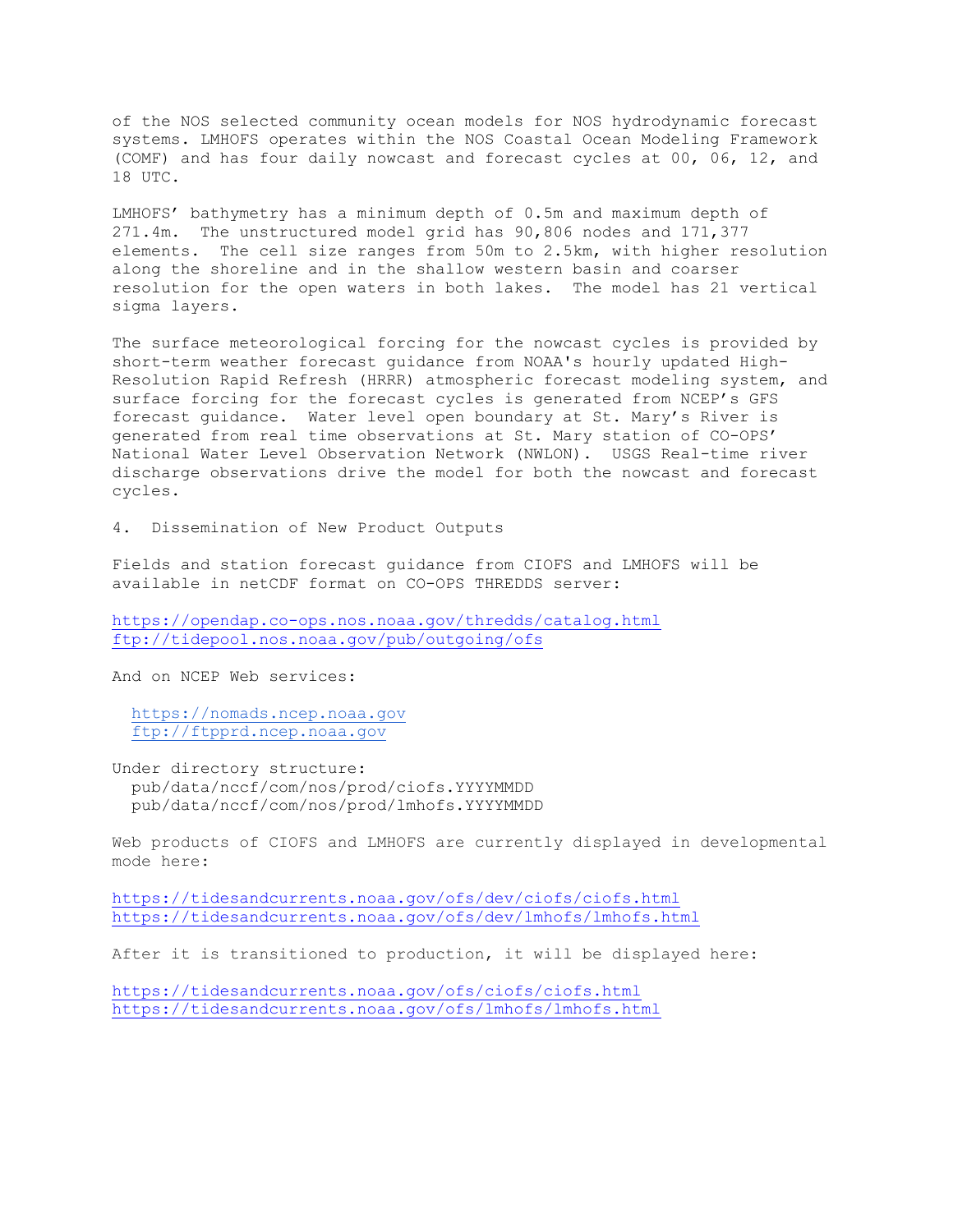There are two types of model output files: - Field/gridded output file which includes hourly three-dimensional gridded data: nos.{OFS}.fields.nHHH.YYYYMMDD.tCCz.nc Where HHH is 001,002,006 nos.ciofs.fields.fHHH.YYYYMMDD.tCCz.nc Where HHH is 001, 002, 003,...,048 nos.lmhofs.fields.fHHH.YYYYMMDD.tCCz.nc Where HHH is 000,001, 002, 003,..., 120 - Station/point output data with six minutes interval. Water level, surface wind, water temperature, water salinity and currents are the preliminary output variables: nos.{OFS}.stations.(now|fore)cast.YYYYMMDD.tCCz.nc Where YYYYMMDD is year, month, day Where CC is cycle (00, 06, 12, 18) and OFS is ciofs or lmhofs - Additionally, the following forcing condition files are also available for rerun and research purposes: \* nos.{OFS}.roms.tides.*YYYYMMDD*.t*HH*z.nc - tide forcing \* nos.{OFS}.obc.*YYYYMMDD*.t*HH*z.nc - open boundary forcing \* nos.{OFS}.river.YYYYMMDD.tHHz.nc - river forcing \* nos.{OFS}.met.forecast.YYYYMMDD.tHHz.nc - surface forcing for forecast cycle \* nos.{OFS}.met.nowcast.YYYYMMDD.tHHz.nc - surface forcing for nowcast cycle \* nos.{OFS).hflux..forecast.YYYYMMDD.tHHz.nc - surface heat flux forcing for forecast (FVCOM-based models) \* nos.{OFS}.hflux..nowcast.YYYYMMDD.tHHz.nc - surface heat flux forcing for nowcast (FVCOM-based models) \* nos.{OFS}.{forecast,nowcast}.YYYYMMDD.tHHz.in - runtime model run input file \* nos.{OFS}.{forecast,nowcast}.YYYYMMDD.tHHz.log - runtime model run output log file Forecast guidance from both CIOFS and LMHOFS are used by commercial, recreational mariners, fishermen, emergency managers, search and rescue responders, and NWS marine weather forecasters. The development and implementation of CIOFS is a joint project between the NOS/Office of Coast Survey (OCS), the NOS/Center for Operational Oceanographic Products and

Services (CO-OPS), and NWS/NCEP/NCO. Rutgers University provided technical support for ROMS. The development and implementation of LMHOFS is a joint project of the NOS/Center for Operational Oceanographic Products and Services (CO-OPS), the NOS/Office of Coast Survey (OCS), the Great Lake Environmental Research Laboratory (GLERL), NWS/NCEP/NCEP Central Operations (NCO) and the FVCOM development group at the University of Massachusetts, Dartmouth. CIOFS and LMHOFS are monitored 24 x 7 by both NCO/NCEP and CO-OPS Continuous Real-Time Monitoring System (CORMS) personnel.